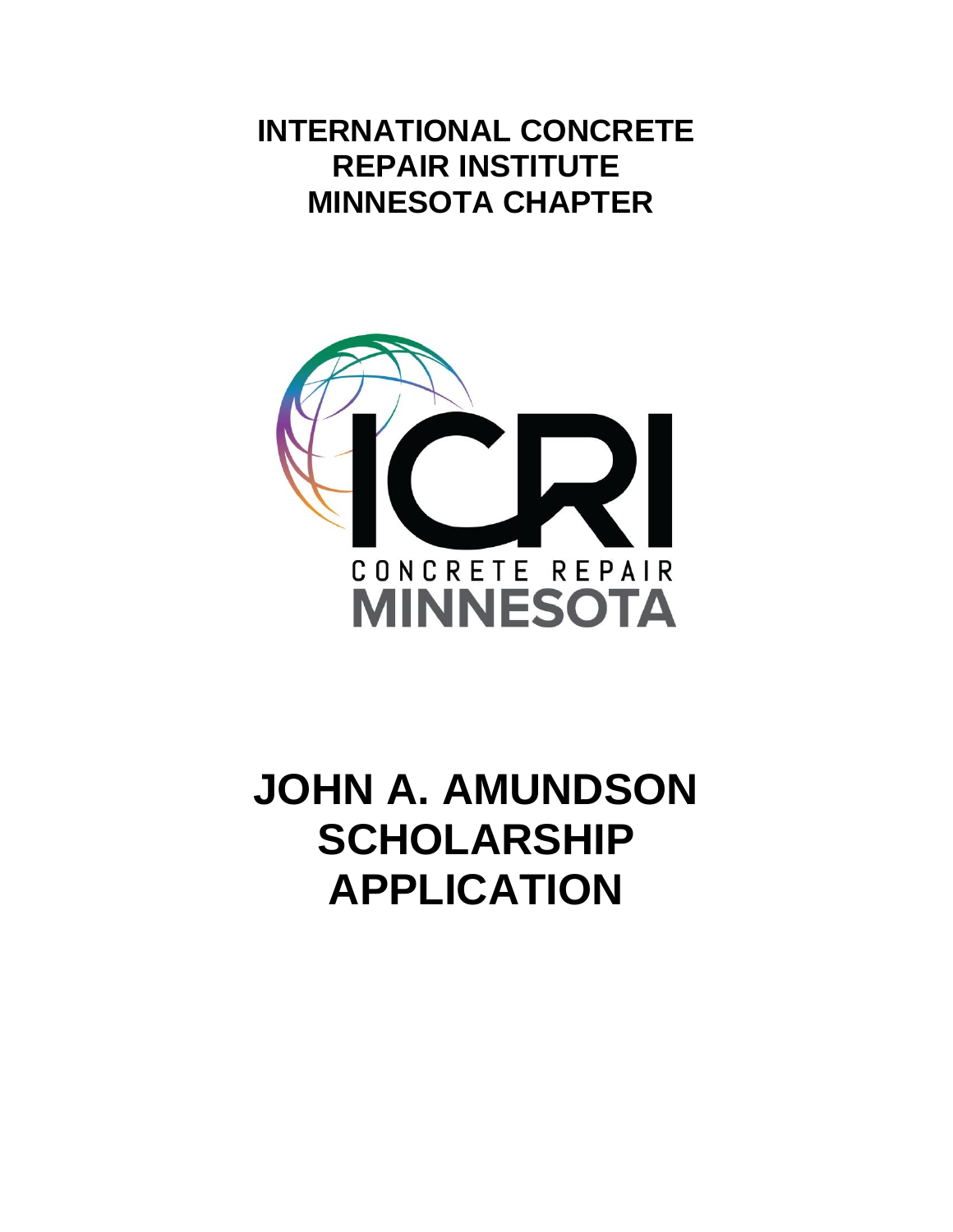

#### **ICRI MINNESOTA CHAPTER JOHN A. AMUNDSON SCHOLARSHIP AWARD**

#### **PURPOSE**

In an effort to promote the development of future concrete industry professionals, the International Concrete Repair Institute (ICRI) Minnesota Chapter has established the ICRI Minnesota Chapter Scholarship Award. The annual Scholarship Award will provide financial assistance for undergraduate-level students pursuing course work in the field of concrete. Funding for the Scholarship Award is provided through the ICRI Minnesota Chapter.

#### **ELIGIBILITY**

The following must be met by the applicant prior to receiving the award and not necessarily at the time of application.

- 1. The applicant has substantially completed or will complete at least two (2) years of study by the end of the summer of 2022 toward a bachelor degree from a higher education institution that is accredited by the responsible regional, national, or international agency or one (1) year of study by the end of the summer of 2022 at a vocational-technical school.
- 2. The applicant is accepted or currently enrolled for undergraduate study at an accredited college or university which has a technical or bachelor degree program related to concrete design, materials, construction, or any combination of these areas.
- 3. The applicant is required to have attended at least one ICRI Minnesota Chapter sponsored event. The applicant must prove attendance by signing the attendance sheet.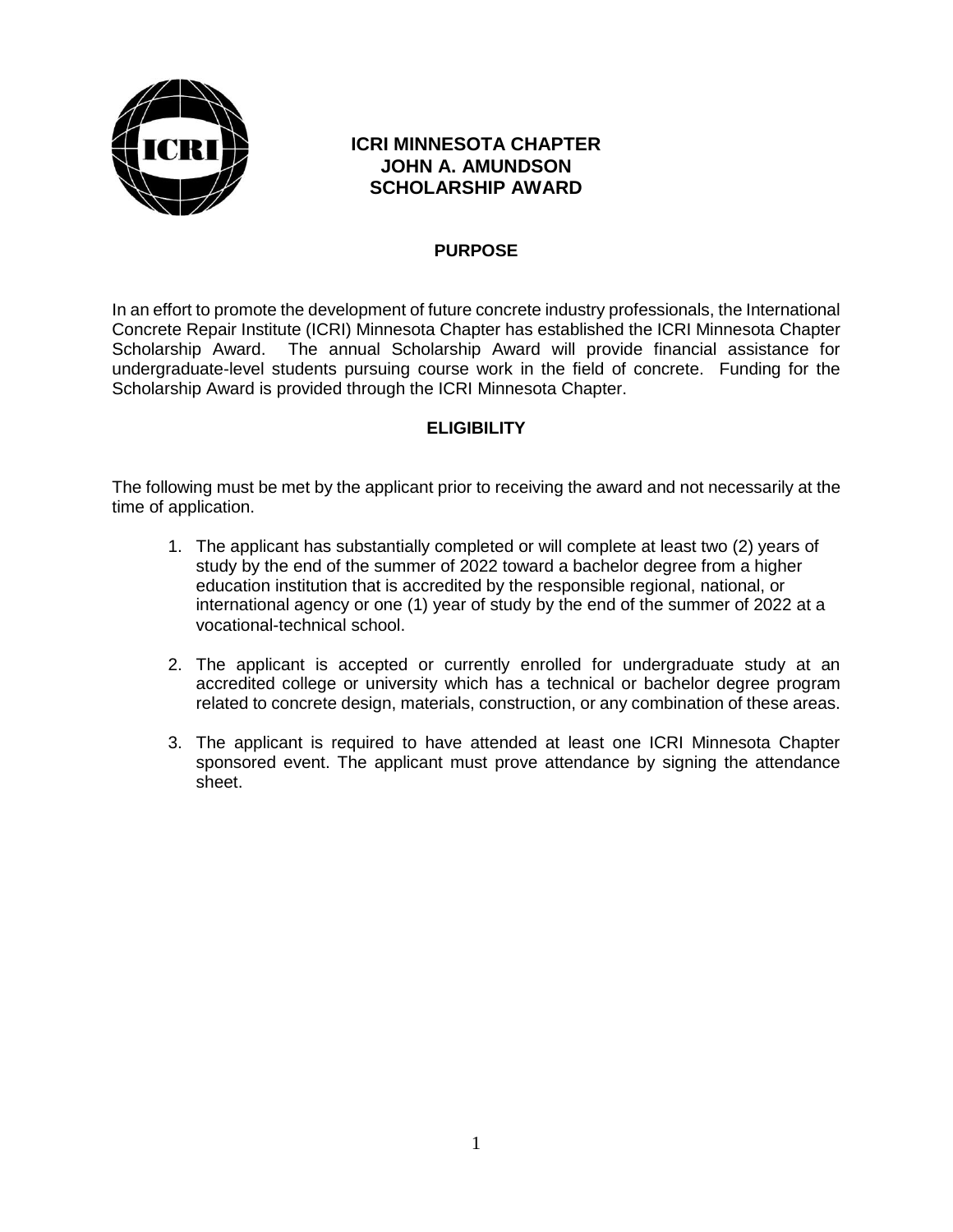#### **ICRI MINNESOTA CHAPTER JOHN A. AMUNDSON SCHOLARSHIP AWARD**

- 4. The ICRI Minnesota Chapter Scholarship Committee must receive a completed, typewritten application prior to **July 1, 2022***.* The application shall be accompanied by the following, with additional materials attached as necessary:
	- a. A statement by applicant of the reasons believed to justify award of the scholarship (Financial need is not an important criteria).
	- b. A statement expressing the applicant's interest in concrete involving design, materials, construction, or any combination of these areas.
	- c. Applicant's undergraduate records of academic performance (Transcripts).
	- d. The applicant's plan for completing their undergraduate education.
	- e. Statement of reference of the applicant in terms of the applicant's character, leadership capacity, and career interest from two evaluators; at least one should be a faculty member at the institution of higher education the applicant is currently attending. The statement of references must be returned directly to the ICRI Minnesota Chapter Scholarship Committee by each evaluator. Statement of reference sent to the ICRI Minnesota Chapter Scholarship Committee by the applicant will not be accepted.
	- f. Applicants must ensure that the ICRI Minnesota Chapter Scholarship Committee is in receipt of these references prior to the application deadline.

#### **SUMBISSION OF APPLICATION**

It is necessary to submit only one application to be considered for the award. Applications may be obtained from the ICRI Minnesota Chapter Scholarship Committee at the Chapter website, [www.icrimn.com.](http://www.icrimn.com/) The complete form must be received by the end of business day on *July 1,*  2022. For information on the International Concrete Repair Institute (ICRI), visit their web site at [www.icri.org.](http://www.icri.org/)

Applications may be submitted electronically to [scholarship@icrimn.com](mailto:scholarship@icrimn.com)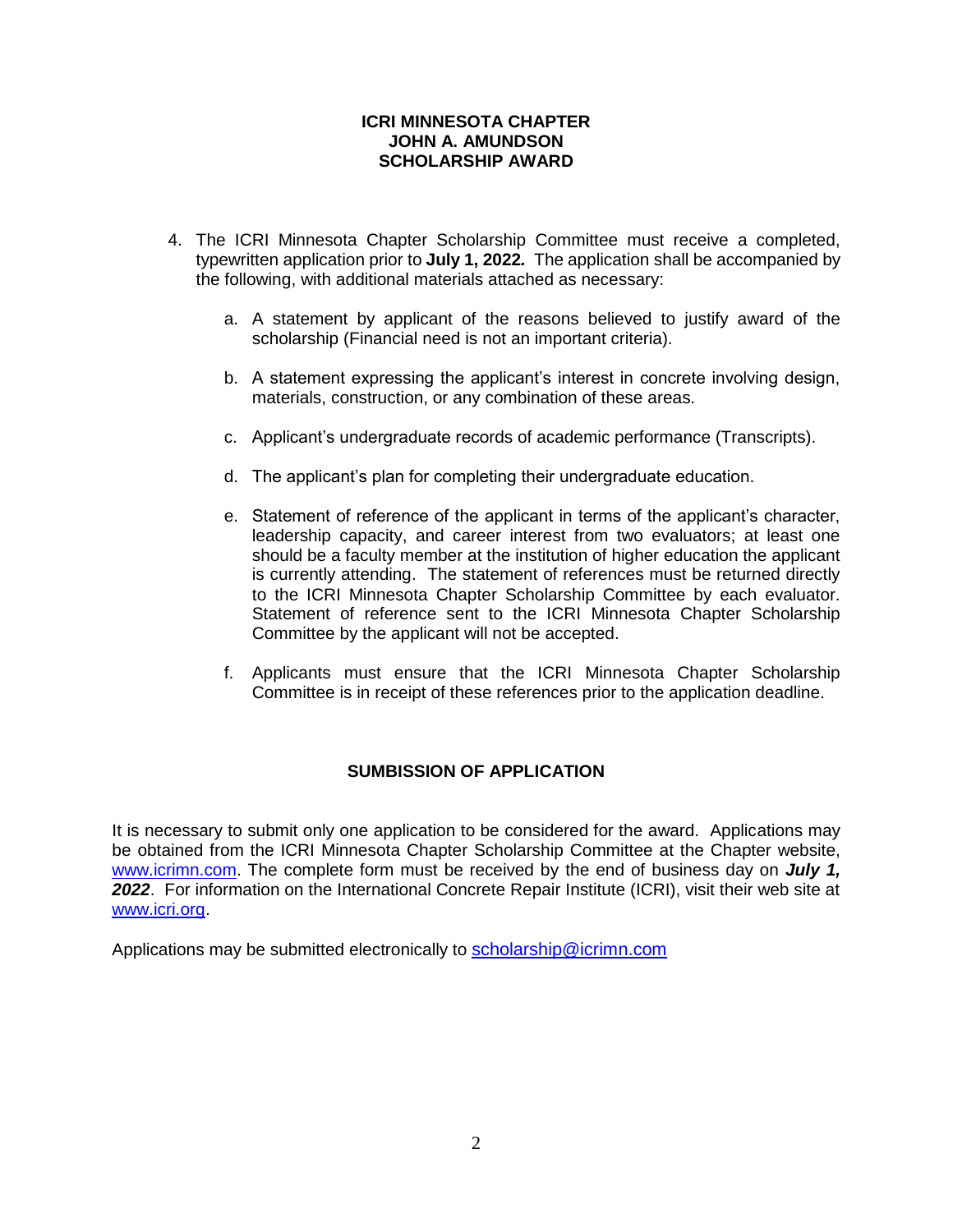#### **ICRI MINNESOTA CHAPTER JOHN A. AMUNDSON SCHOLARSHIP AWARD**

#### **SELECTION OF AWARD RECIPIENTS**

Upon receipt of all applications received on or prior to **July 1, 2022** the ICRI Minnesota Chapter Scholarship Committee shall review the applications for completeness and correctness of information. The ICRI Minnesota Chapter Scholarship Committee will consider those applicants who have satisfactorily completed the application for this award. **Winner(s) will be notified by July 30, 2022.**

#### **AMOUNT AND PAYMENT OF AWARD**

The ICRI Minnesota Chapter Scholarship Committee shall determine the amount of the award(s) to be granted, but in no case shall any award be less than \$1,500.00. If a student fails to provide proof of registration for study at an accredited college or university, the student will be notified to forfeit the award.

#### **FUNDING FOR THE AWARD**

Funding for the award will be provided by the ICRI Minnesota Chapter.

#### **PRESENTATION OF AWARD**

The ICRI Minnesota Chapter Scholarship Committee will announce and present the Scholarship Award winner(s) at the **Minnesota Chapter Golf Event in July 2022**. Written notice of the award may also be submitted to *Concrete Repair Bulletin* for publication.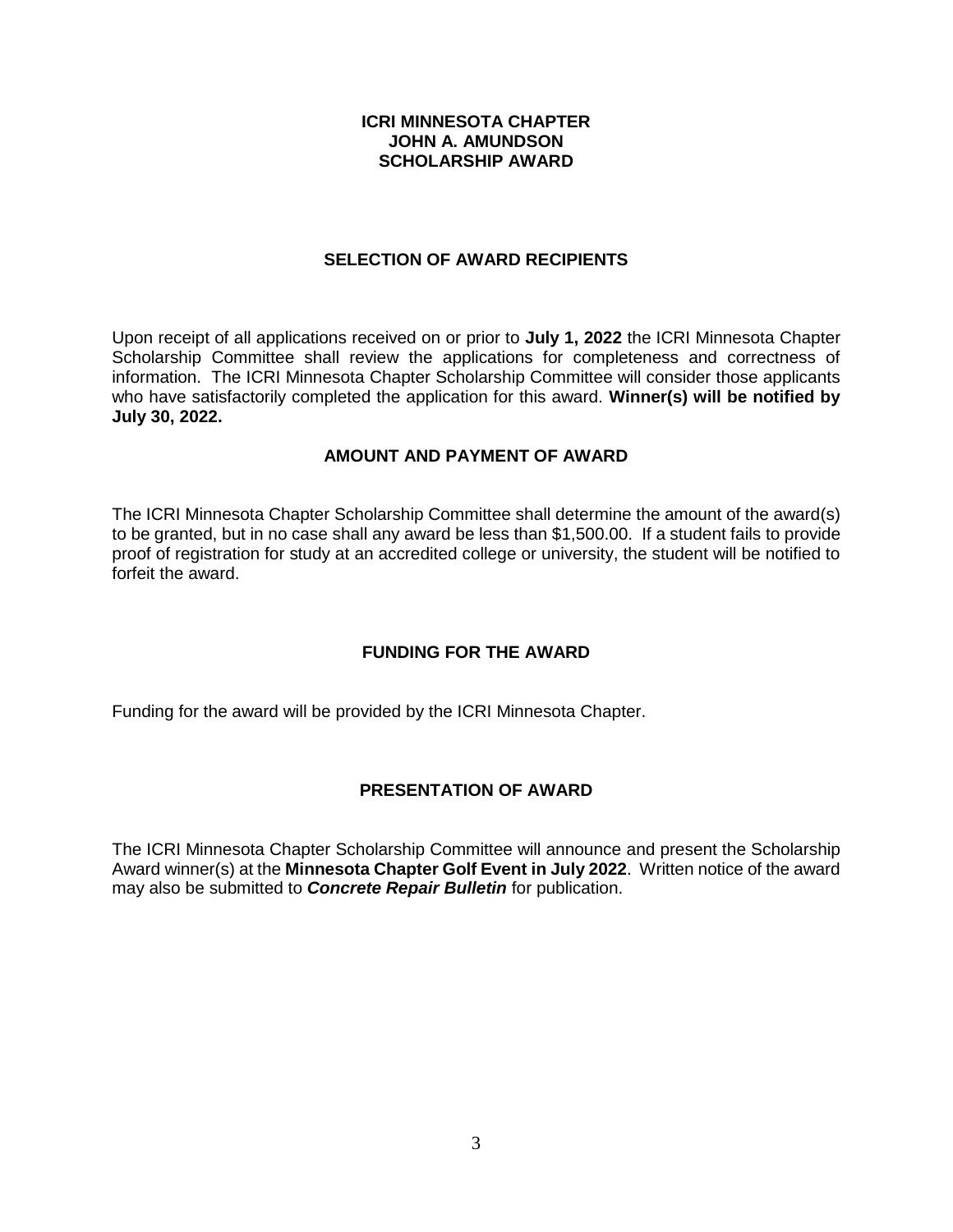**INTERNATIONAL CONCRETE REPAIR INSTITUTE MINNESOTA CHAPTER**



**ICRI MINNESOTA CHAPTER SCHOLARSHIP COMMITTEE** [scholarship@icrimn.com](mailto:scholarship@icrimn.com)

#### **INSTRUCTIONS**

Any student who has substantially completed or will complete at least two (2) years of study by the end of the summer of 2022 toward a technical or bachelor's degree from an accredited trade, engineering, or construction management program may apply for the International Concrete Repair Institute (ICRI) Minnesota Chapter Scholarship Award. To receive consideration for the award, the student must submit this application.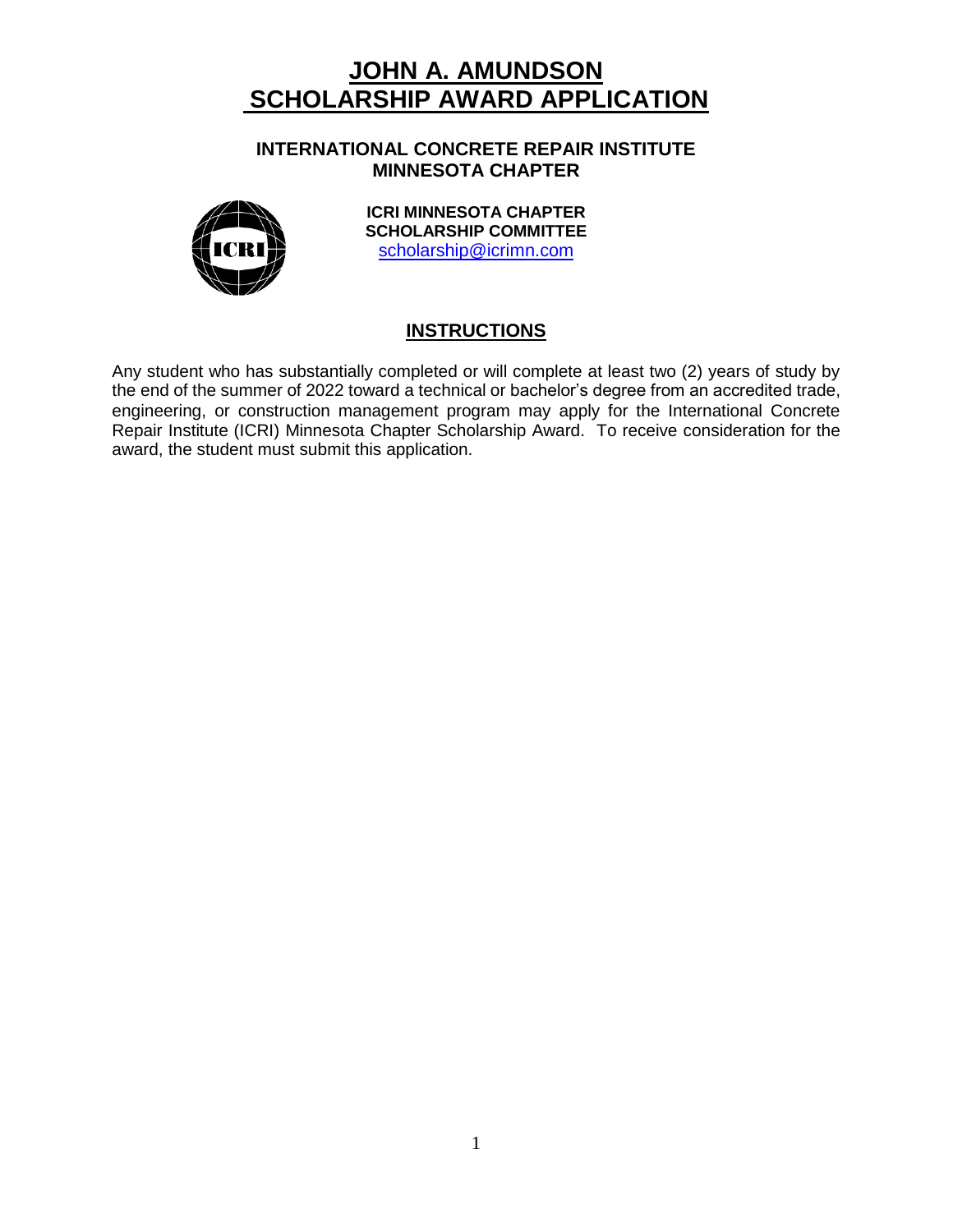#### **INTERNATIONAL CONCRETE REPAIR INSTITUTE MINNESOTA CHAPTER**

#### **PERSONAL DATA**

| <b>NAME</b>      |                              |            |  |
|------------------|------------------------------|------------|--|
|                  |                              |            |  |
| <b>ADDRESS</b>   |                              |            |  |
|                  |                              |            |  |
| <b>CITY</b>      | <b>STATE</b>                 | <b>ZIP</b> |  |
|                  |                              |            |  |
| <b>TELEPHONE</b> | <b>BIRTH DATE (Optional)</b> |            |  |
|                  |                              |            |  |
| FAX (Optional)   | E-MAIL (Optional)            |            |  |

#### **EDUCATION**

| <b>SCHOOL AND</b><br><b>LOCATION</b> | <b>CREDIT</b><br><b>HOURS</b> | <b>DATE</b><br><b>GRADUATED</b> | <b>DEGREE</b> |
|--------------------------------------|-------------------------------|---------------------------------|---------------|
| <b>High School</b>                   |                               |                                 |               |
| College                              |                               |                                 |               |
|                                      |                               |                                 |               |
|                                      |                               |                                 |               |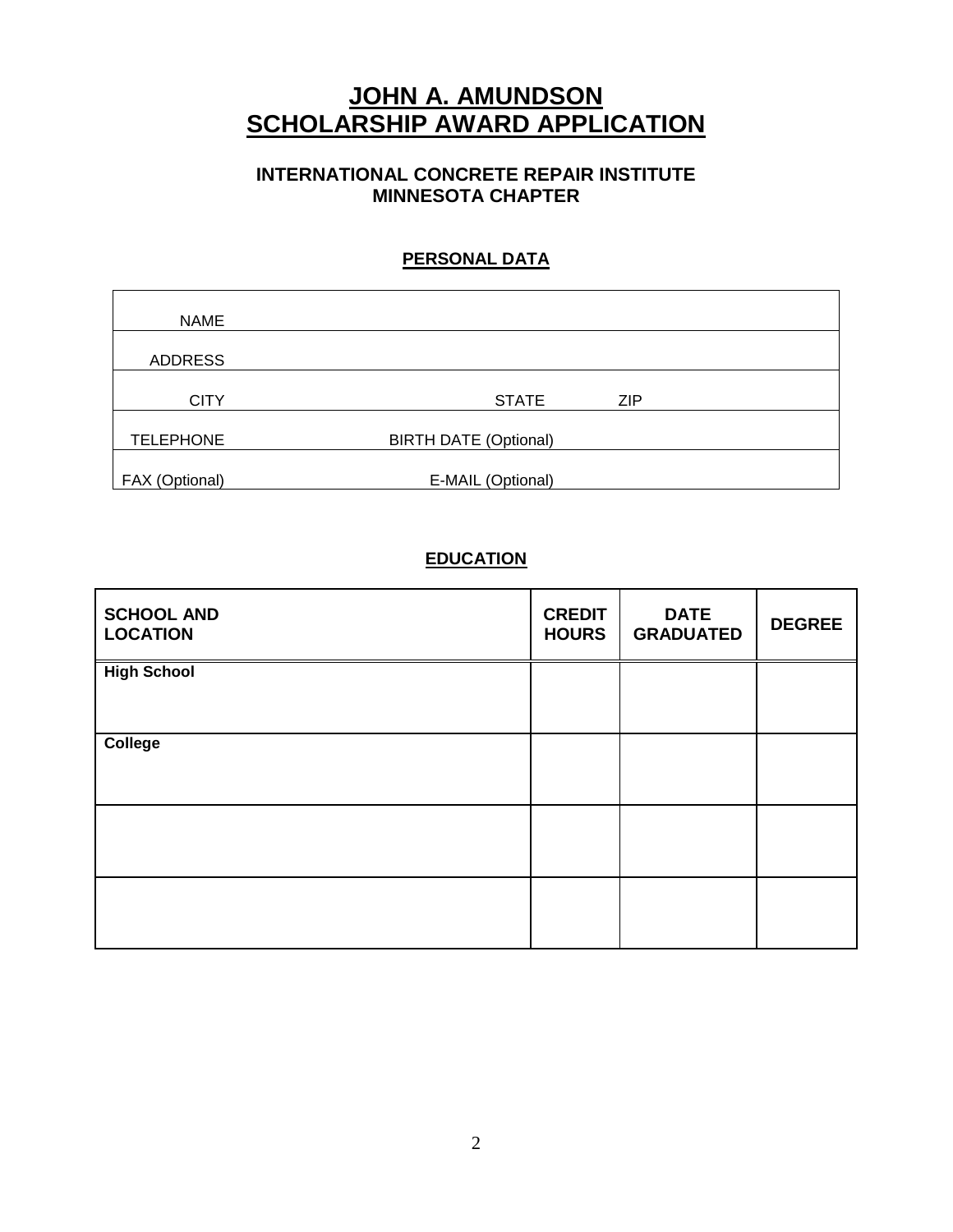#### **INTERNATIONAL CONCRETE REPAIR INSTITUTE MINNESOTA CHAPTER**

#### **REFERENCES**

List the names of two persons whom you have requested reference and recommendations from, at least one should be a faculty member at the institution of higher education you are currently attending, to be mailed directly to the ICRI Minnesota Chapter Scholarship Committee.

| <b>NAME</b> | <b>TITLE</b> | <b>EMPLOYER</b> | <b>ADDRESS</b> |
|-------------|--------------|-----------------|----------------|
|             |              |                 |                |
|             |              |                 |                |
|             |              |                 |                |
|             |              |                 |                |

#### **WRITTEN STATEMENTS**

What reasons do you believe support and justify your application for this award? Give examples of student or community involvement, honors or awards, or other recognition that may be notable. [Limit to 250 words. Attach additional sheets if you require additional space.]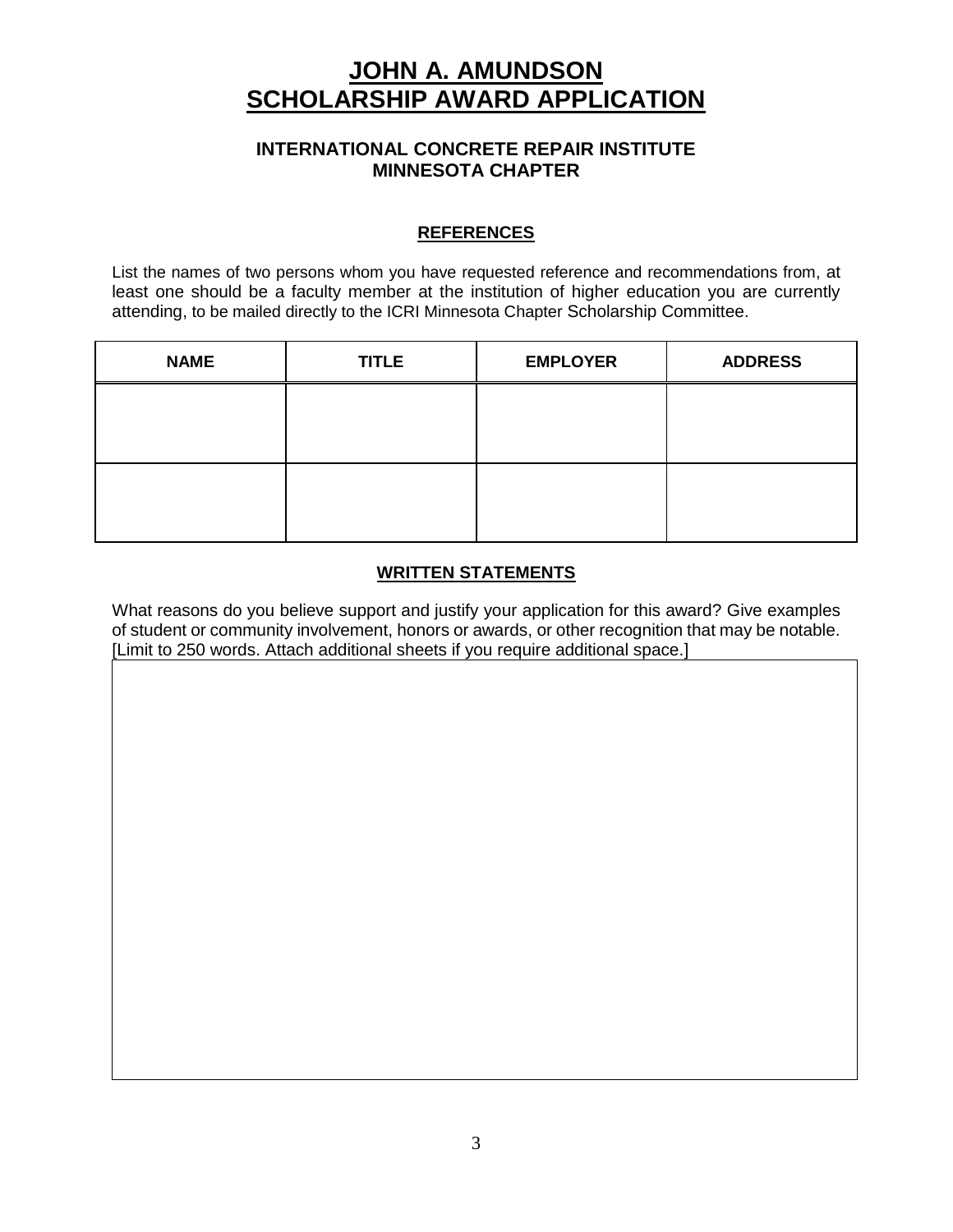#### **INTERNATIONAL CONCRETE REPAIR INSTITUTE MINNESOTA CHAPTER**

What is your interest in concrete design, materials, construction, or any combination of these areas?

What is your plan for completing your undergraduate education including any educational goals you have established?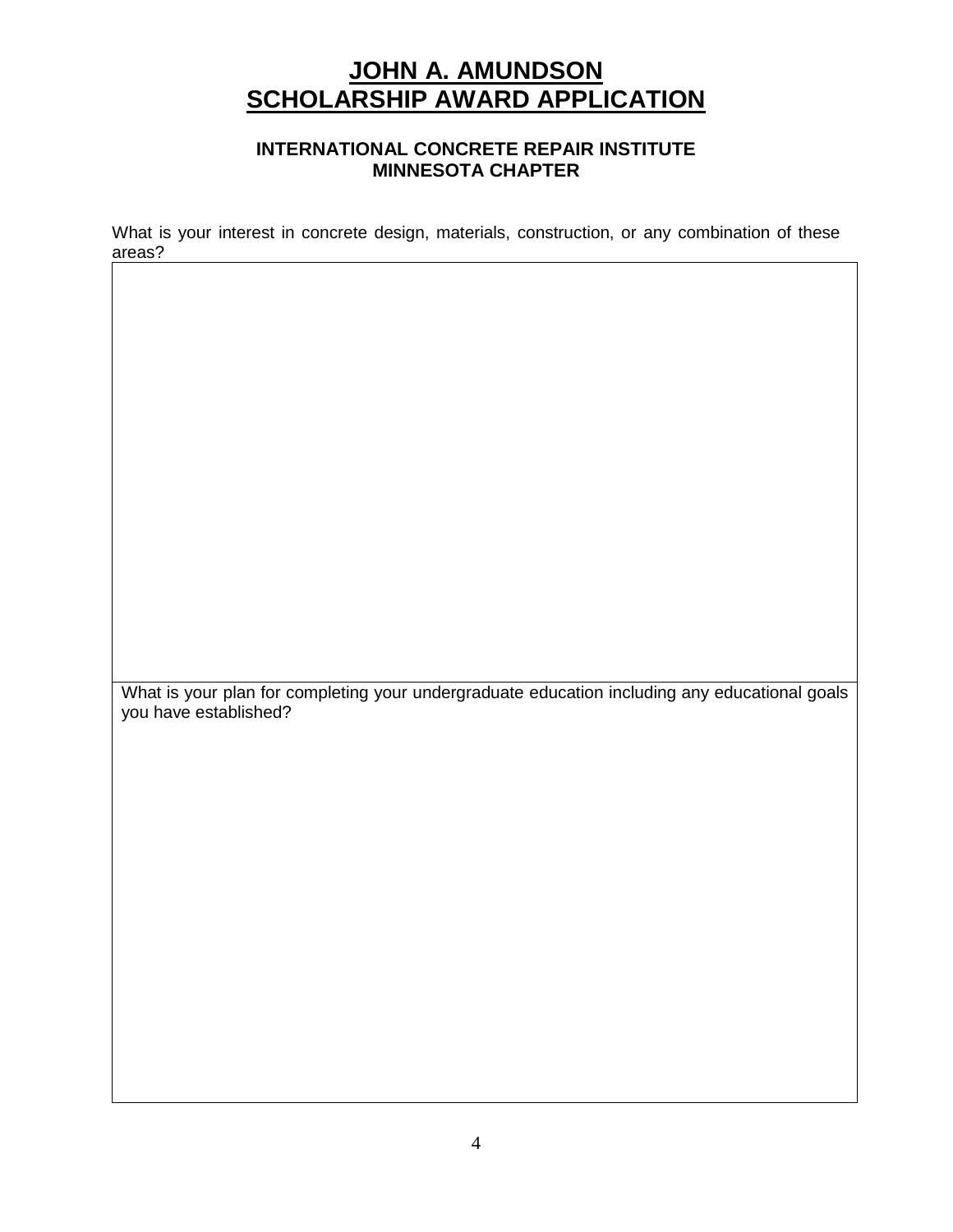#### **INTERNATIONAL CONCRETE REPAIR INSTITUTE MINNESOTA CHAPTER**

I certify that the information contained in this application is true and that I have answered all questions to the best of my ability. Further, I agree that I will notify the ICRI Minnesota Chapter immediately when my educational program is interrupted or changed in any manner that might jeopardize the intent of the Scholarship Award. I further agree that I will accept the scholarship only as long as I pursue, successfully, the undergraduate study towards a technical or bachelor degree for which the award is made, and that any funds at the termination of my enrollment will be returned to the ICRI Minnesota Chapter. In addition, I understand the scholarship will be in an account under my name at the college or university I am attending.

Signature **Signature Signature Signature Signature Signature Signature Signature Signature Signature Signature Signature Signature Signature Signature Signature Signature Signature Signatu** 

Date

RETURN COMPLETED APPLICATION AND REQUIRED INFORMATION TO:



#### **ICRI MINNESOTA CHAPTER SCHOLARSHIP COMMITTEE**

[scholarship@icrimn.com](mailto:scholarship@icrimn.com)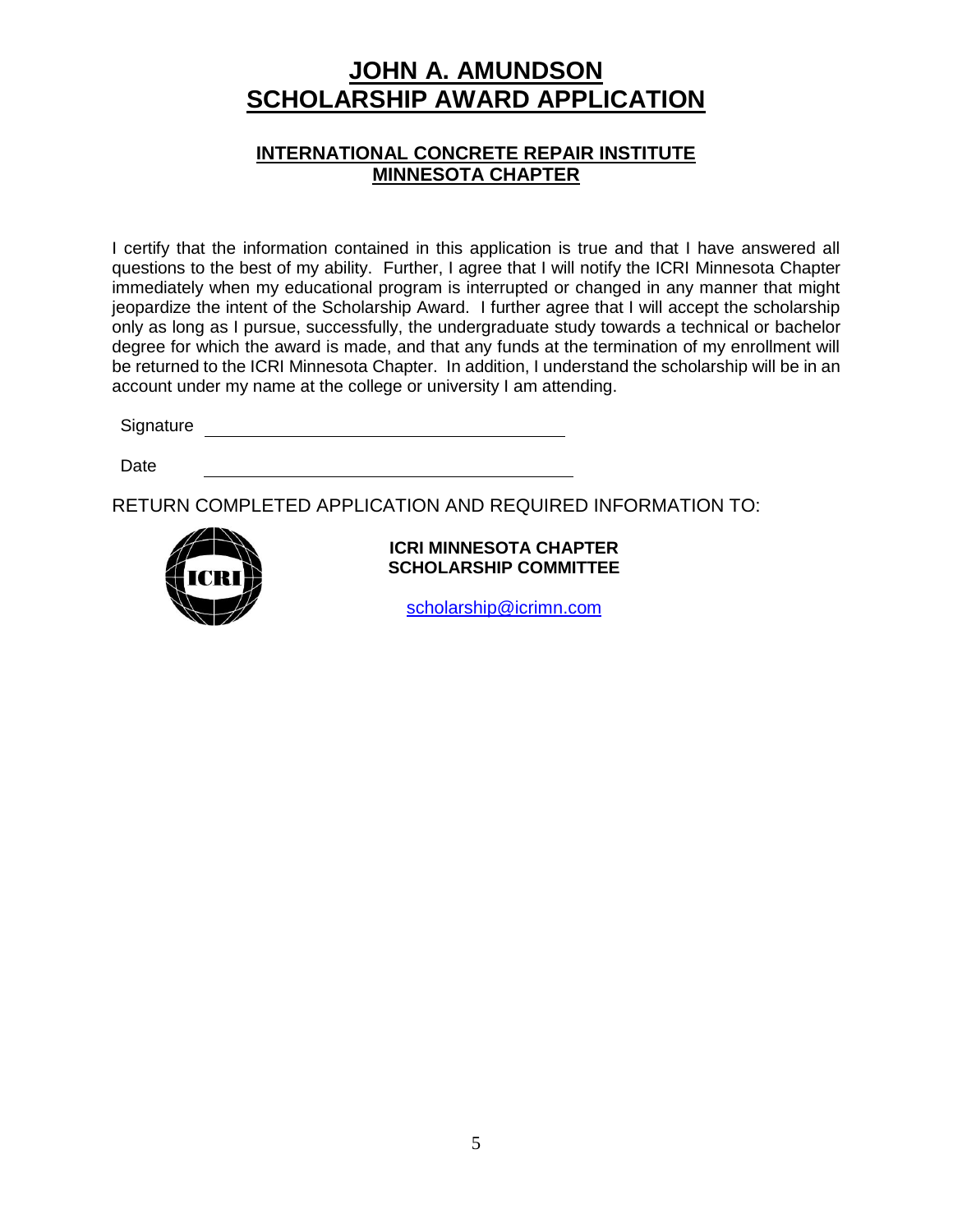

## **REFERENCE FORM**

**For**

#### **INTERNATIONAL CONCRETE REPAIR INSTITUTE MINNESOTA CHAPTER JOHN A. AMUNDSON SCHOLARSHIP AWARD**

TO APPLICANT: You are required to submit two Reference Forms; at least one should be from a faculty member at the institution of higher education you are currently attending. The completed forms must be returned directly to ICRI Minnesota Chapter Scholarship Committee by the evaluator. Completed Reference Forms sent to the ICRI Minnesota Chapter Scholarship Committee by the applicant will not be accepted.

| Name of Applicant:         |        |           |
|----------------------------|--------|-----------|
|                            |        |           |
| Evaluator:                 | Date:  |           |
| Address:                   |        |           |
|                            |        |           |
| City:                      | State: | Zip Code: |
| Telephone:                 |        |           |
| Relationship to Applicant: |        |           |

I recommend the above named applicant for the ICRI Minnesota Chapter Scholarship Award. In support of this recommendation, I have completed the following statement of reference. I understand the completed Reference Form is to be returned directly to:

#### **ICRI MINNESOTA CHAPTER SCHOLARSHIP COMMITTEE** [scholarship@icrimn.com](mailto:scholarship@icrimn.com)

In order for the applicant to receive consideration for the Scholarship Award, the completed Reference Form must be received prior to *July 1, 2022*.